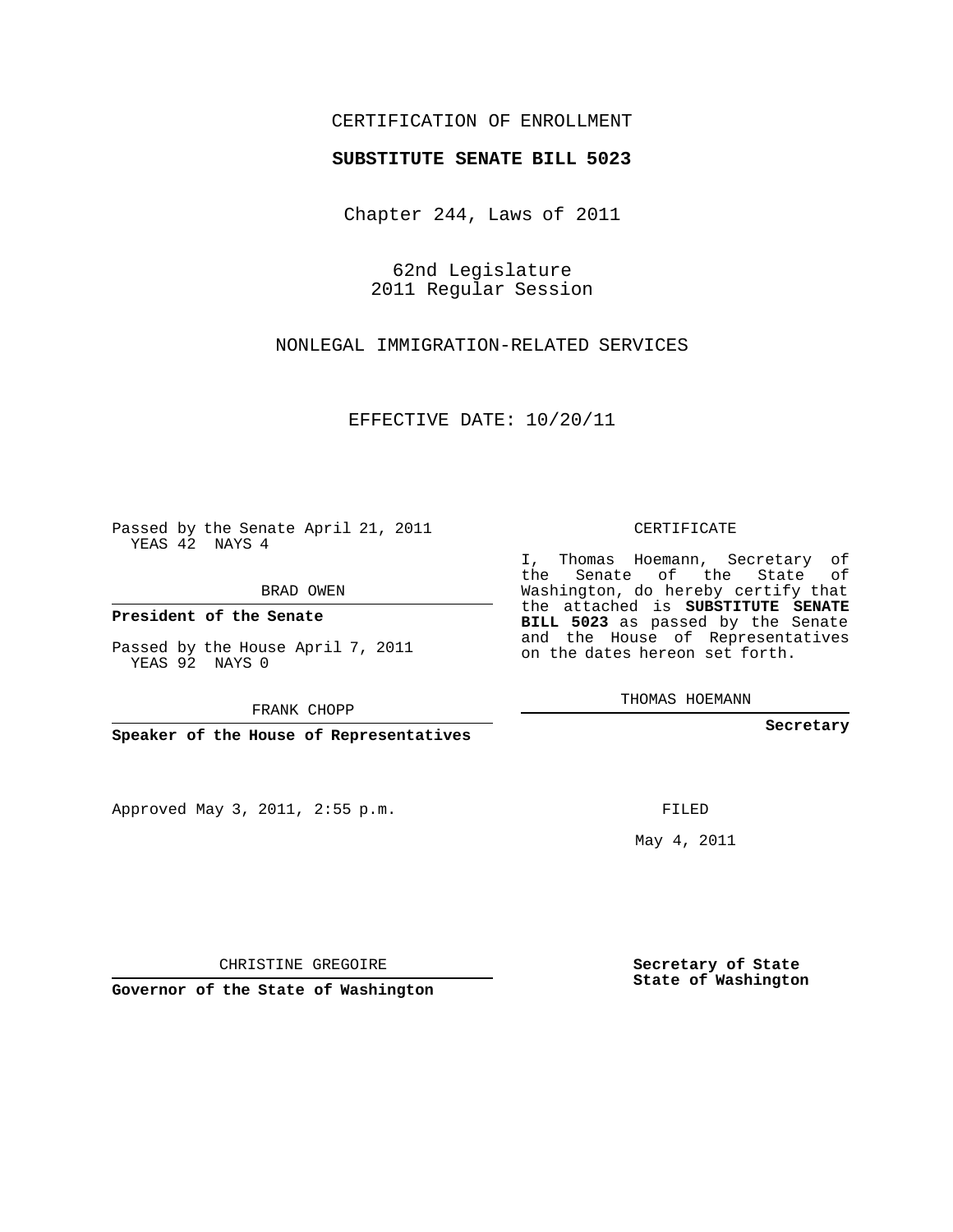# **SUBSTITUTE SENATE BILL 5023** \_\_\_\_\_\_\_\_\_\_\_\_\_\_\_\_\_\_\_\_\_\_\_\_\_\_\_\_\_\_\_\_\_\_\_\_\_\_\_\_\_\_\_\_\_

\_\_\_\_\_\_\_\_\_\_\_\_\_\_\_\_\_\_\_\_\_\_\_\_\_\_\_\_\_\_\_\_\_\_\_\_\_\_\_\_\_\_\_\_\_

AS AMENDED BY THE HOUSE

Passed Legislature - 2011 Regular Session

## **State of Washington 62nd Legislature 2011 Regular Session**

**By** Senate Judiciary (originally sponsored by Senators Prentice, Litzow, Shin, Kline, Pflug, Fraser, Chase, and Rockefeller; by request of Attorney General)

READ FIRST TIME 02/08/11.

 AN ACT Relating to nonlegal immigration-related services; amending RCW 19.154.010, 19.154.020, 19.154.060, 19.154.090, 42.44.030, and 19.154.900; adding new sections to chapter 19.154 RCW; creating a new section; repealing RCW 19.154.030, 19.154.040, 19.154.050, 19.154.070, 19.154.080, and 19.154.902; prescribing penalties; and providing an effective date.

7 BE IT ENACTED BY THE LEGISLATURE OF THE STATE OF WASHINGTON:

 8 **Sec. 1.** RCW 19.154.010 and 1989 c 117 s 1 are each amended to read 9 as follows:

10 The legislature finds and declares that ((assisting persons 11 regarding immigration matters)) the practice by nonlawyers and other 12 unauthorized persons of providing legal advice and legal services to 13 others in immigration matters substantially affects the public 14 interest. The practice((s)) of ((immigration assistants have a 15 s<del>ignificant impact on the residents of the state of Washington</del>)) 16 nonlawyers and other unauthorized persons providing immigration-related 17 legal advice and legal services for compensation may impact the ability 18 of their customers to reside and work within the United States and to 19 establish and maintain stable families and business relationships. The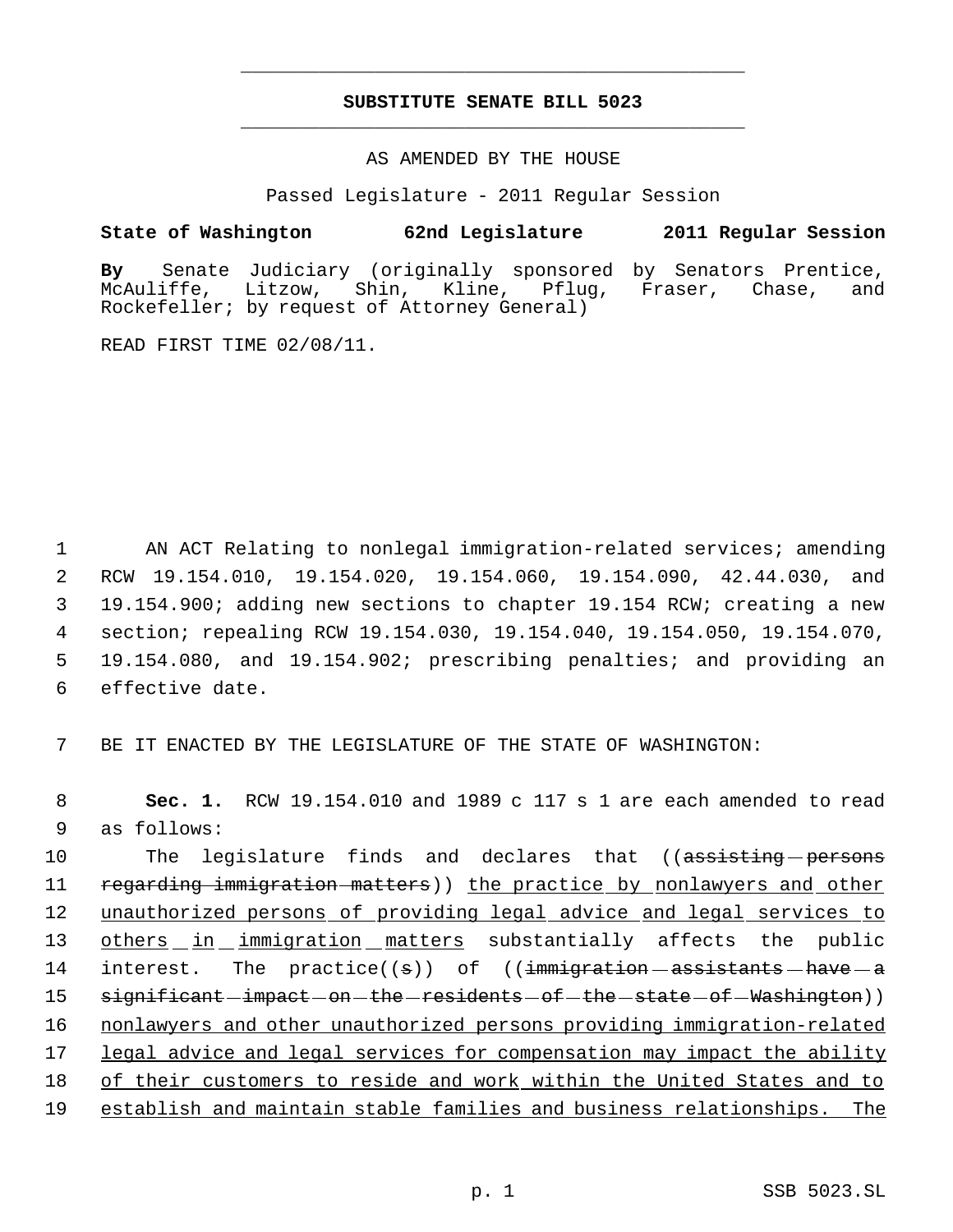1 legislature further finds and declares that the previous scheme for 2 regulating the behavior of nonlawyers and other unauthorized persons 3 who provide immigration-related services is inadequate to address the 4 level of unfair and deceptive practices that exists in the marketplace 5 and often contributes to the unauthorized practice of law. It is the 6 intent of the legislature, through this act, to ((establish rules of 7 practice and conduct for immigration assistants to promote honesty and 8 fair-dealing-with-residents-and-to-preserve-public-confidence)) 9 prohibit nonlawyers and other unauthorized persons from providing 10 immigration-related services that constitute the practice of law.

11 **Sec. 2.** RCW 19.154.020 and 1989 c 117 s 2 are each amended to read 12 as follows:

13 Unless the context clearly requires otherwise, the definitions in 14 this section apply throughout this chapter.

15 (1) ((<del>"Immigration assistant" - means - every - person - who, - for</del> 16 compensation  $-$  or  $-$  the  $-$  expectation  $-$  of  $-$  compensation,  $-$  gives  $-$  nonlegal 17 assistance on an immigration matter. That assistance is limited to:

18  $(a)$  Transcribing responses to a government agency form selected by 19 the customer which is related to an immigration matter, but does not 20 include advising a person as to his or her answers on those forms;

21 (b) Translating - a person's - answer - to - questions - posed - on - those  $22$  forms;

23  $\left\{e\right\}$  - Securing - for - a - person - supporting - documents - currently - in 24 existence, such as birth and marriage certificates, which may be needed 25 to submit with those forms;

 $26$   $\left\{\frac{d}{d}\right\}$  - Making - referrals - to - attorneys - who - could - undertake - legal 27 representation for a person in an immigration matter.

28  $(2)$ )) "Immigration matter" means any proceeding, filing, or action 29 affecting the nonimmigrant, immigrant, or citizenship status of any 30 person ((which arises)) arising under immigration and naturalization 31 law, executive order, or presidential proclamation, or ((which arises 32 under)) pursuant to any action of the United States citizenship and 33 immigration ((and - naturalization)) services, the United States 34 department of labor,  $((e^*)$ ) the United States department of state, the 35 United States department of justice, the United States department of 36 homeland security, the board of immigration appeals, or any other 37 entity or agency having jurisdiction over immigration law.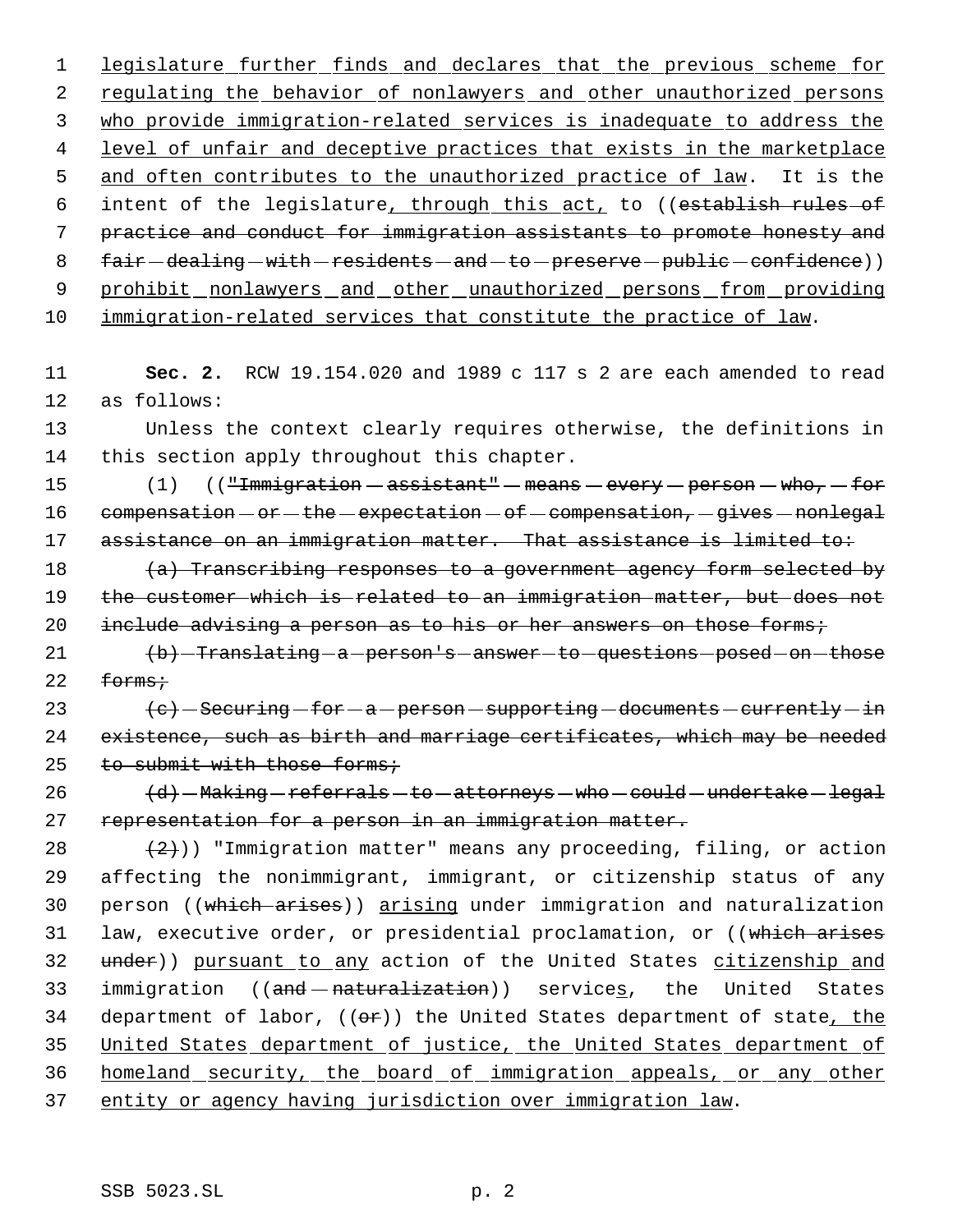1  $((+3))$   $(2)$  "Compensation" means money, property, or anything else of value.

 (3) "Practice of law" has the definition given to it by the supreme court of Washington whether by rule or decision, and includes all exceptions and exclusions to that definition currently in place or hereafter created, whether by rule or decision.

 **Sec. 3.** RCW 19.154.060 and 1989 c 117 s 6 are each amended to read as follows:

9 ((<del>Immigration assistants shall offer or provide only nonlegal</del> 10 assistance in an immigration matter as defined in RCW 19.154.020.)) (1) Persons, other than those licensed to practice law in this state or 12 otherwise permitted to practice law or represent others under federal law in an immigration matter, are prohibited from engaging in the 14 practice of law in an immigration matter for compensation.

 (2) Persons, other than those licensed to practice law in this 16 state or otherwise permitted to practice law or represent others under federal law in an immigration matter, are prohibited from engaging in the following acts or practices, for compensation:

 (a) Advising or assisting another person in determining the person's legal or illegal status for the purpose of an immigration matter;

22 (b) Selecting or assisting another in selecting, or advising 23 another as to his or her answers on, a government agency form or 24 document in an immigration matter;

25 (c) Selecting or assisting another in selecting, or advising 26 another in selecting, a benefit, visa, or program to apply for in an 27 immigration matter;

 (d) Soliciting to prepare documents for, or otherwise representing the interests of, another in a judicial or administrative proceeding in an immigration matter;

 (e) Explaining, advising, or otherwise interpreting the meaning or intent of a question on a government agency form in an immigration matter;

- (f) Charging a fee for referring another to a person licensed to practice law;
- (g) Selecting, drafting, or completing legal documents affecting the legal rights of another in an immigration matter.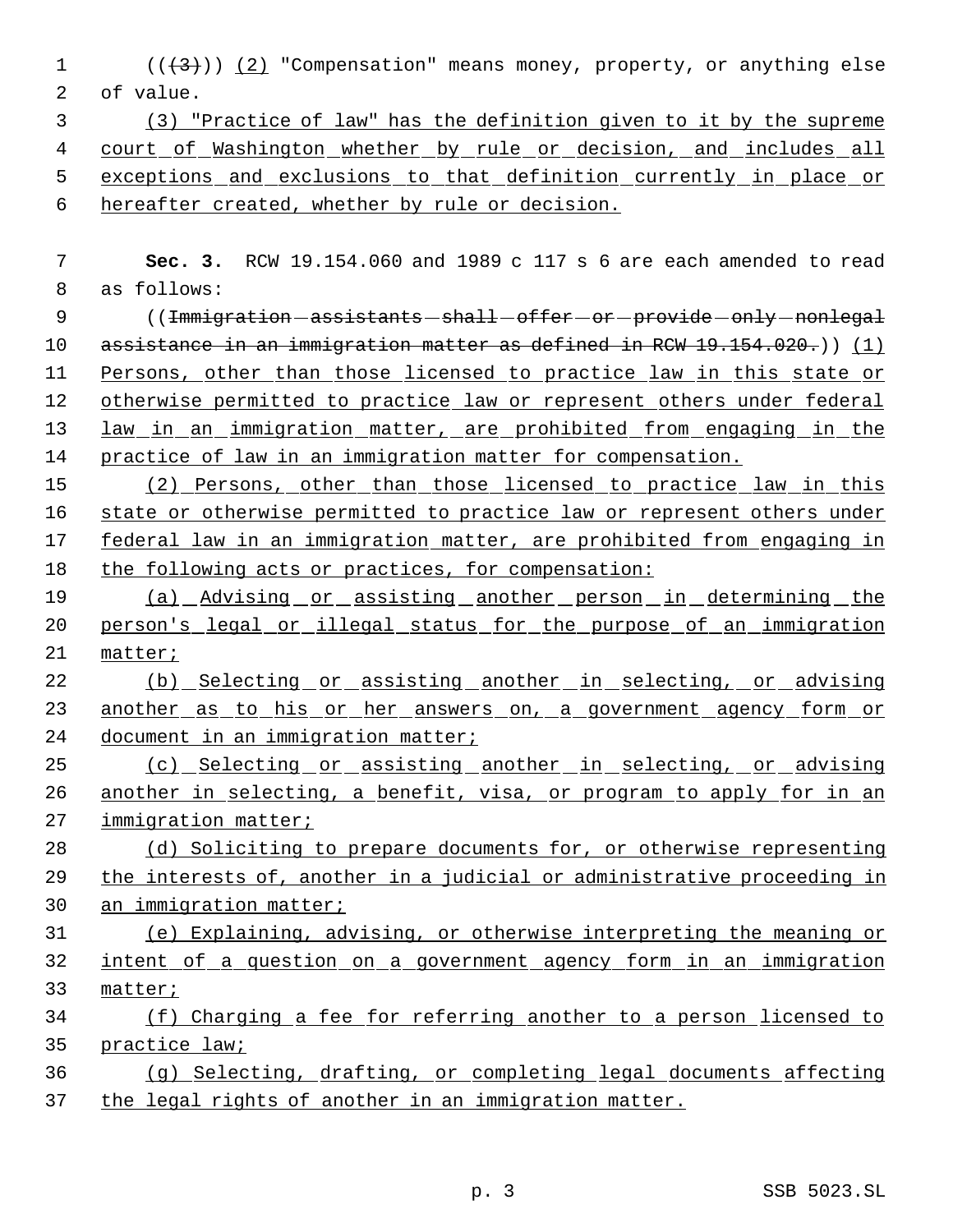(3) Persons, other than those holding an active license to practice 2 law issued by the Washington state bar association or otherwise permitted to practice law or represent others under federal law in an immigration matter, are prohibited from engaging in the following acts or practices, regardless of whether compensation is sought:

 (a) Representing, either orally or in any document, letterhead, advertisement, stationery, business card, web site, or other comparable written material, that he or she is a notario publico, notario, immigration assistant, immigration consultant, immigration specialist, or using any other designation or title, in any language, that conveys or implies that he or she possesses professional legal skills in the area of immigration law;

13 (b) Representing, in any language, either orally or in any document, letterhead, advertisement, stationery, business card, web 15 site, or other comparable written material, that he or she can or is willing to provide services in an immigration matter, if such services would constitute the practice of law.

 (4)(a) The prohibitions of subsections (1) through (3) of this section shall not apply to the activities of nonlawyer assistants acting under the supervision of a person holding an active license to practice law issued by the Washington state bar association or otherwise permitted to practice law or represent others under federal law in an immigration matter.

24 (b) This section does not prohibit a person from offering translation services, regardless of whether compensation is sought. Translating words contained on a government form from English to another language and translating a person's words from another language to English does not constitute the unauthorized practice of law.

 (5) In addition to complying with the prohibitions of subsections (1) through (3) of this section, persons licensed as a notary public under chapter 42.44 RCW who do not hold an active license to practice law issued by the Washington state bar association shall not use the term notario publico, notario, immigration assistant, immigration consultant, immigration specialist, or any other designation or title, in any language, that conveys or implies that he or she possesses professional legal skills in the areas of immigration law, when 37 advertising notary public services in the conduct of their business. A violation of any provision of this chapter by a person licensed as a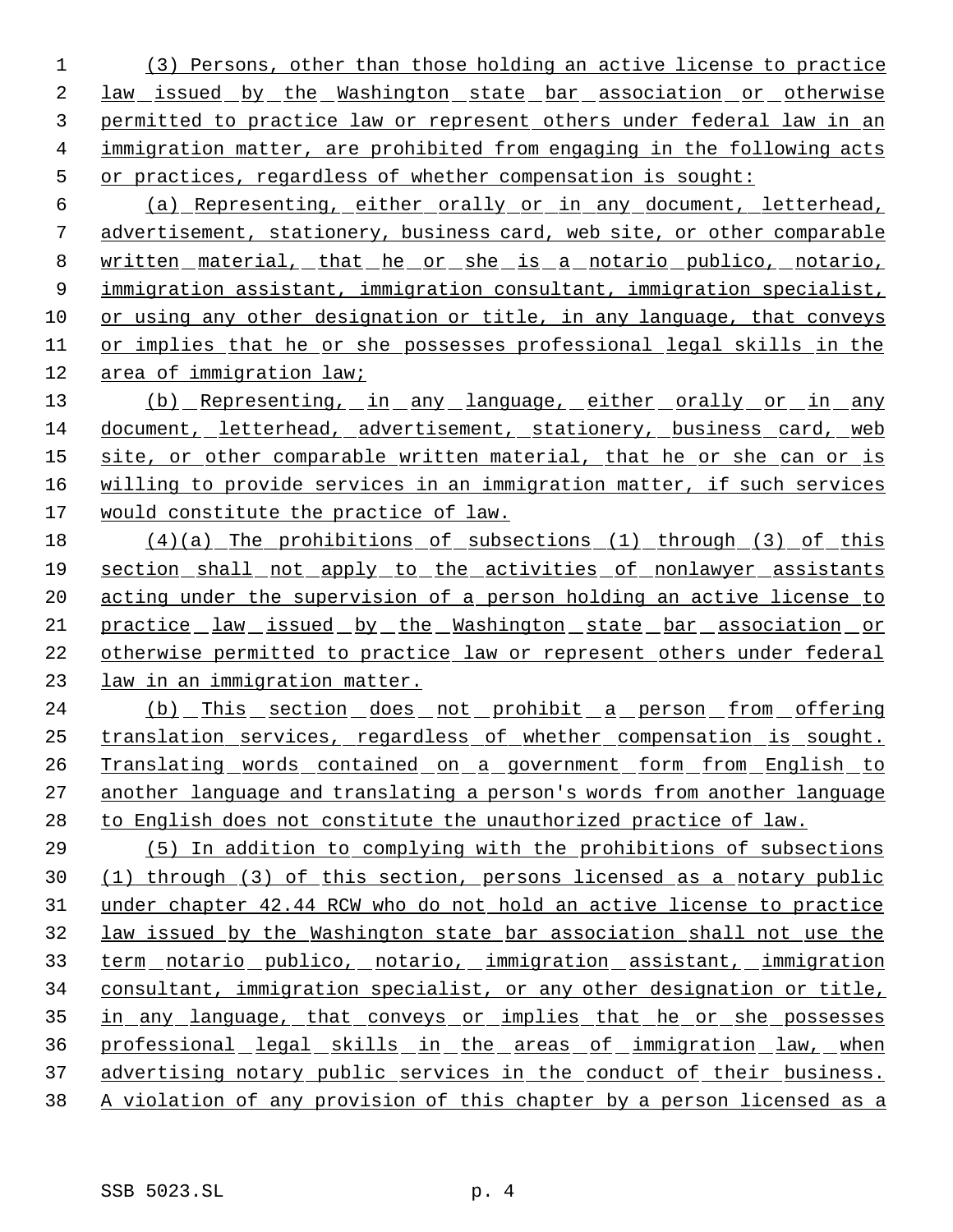notary public under chapter 42.44 RCW shall constitute unprofessional

2 conduct under the uniform regulation of business and professions act,

chapter 18.235 RCW.

 NEW SECTION. **Sec. 4.** A new section is added to chapter 19.154 RCW to read as follows:

 Persons who are not licensed to practice law in this state or who are not otherwise permitted to represent others under federal law in an immigration matter may engage in the following services for compensation:

 (1) Translate words on a government form that the person seeking services presents to the person providing translation services;

 (2) Secure existing documents for the person seeking services. Existing documents include, for example, birth and marriage certificates; and

 (3) Offer other immigration related services that are not prohibited under this chapter or any other provision of law or do not constitute the practice of law.

 **Sec. 5.** RCW 19.154.090 and 1989 c 117 s 9 are each amended to read as follows:

 (1) The legislature finds and declares that any violation of this chapter substantially affects the public interest and is an unfair and deceptive act or practice and unfair method of competition in the conduct of trade or commerce as set forth in RCW 19.86.020.

 (2) In addition to all remedies available in chapter 19.86 RCW, a person injured by a violation of this chapter may bring a civil action 26 to recover the actual damages proximately caused by a violation of this 27 chapter, or one thousand dollars, whichever is greater.

 **Sec. 6.** RCW 42.44.030 and 2002 c 86 s 287 are each amended to read as follows:

 (1) In addition to the unprofessional conduct specified in RCW 18.235.130, the director may deny appointment as a notary public to any person based on the following conduct, acts, or conditions:

33 ( $(\overline{+1})$ ) (a) Has had disciplinary action taken against any 34 professional license in this or any other state; (( $\theta$ r)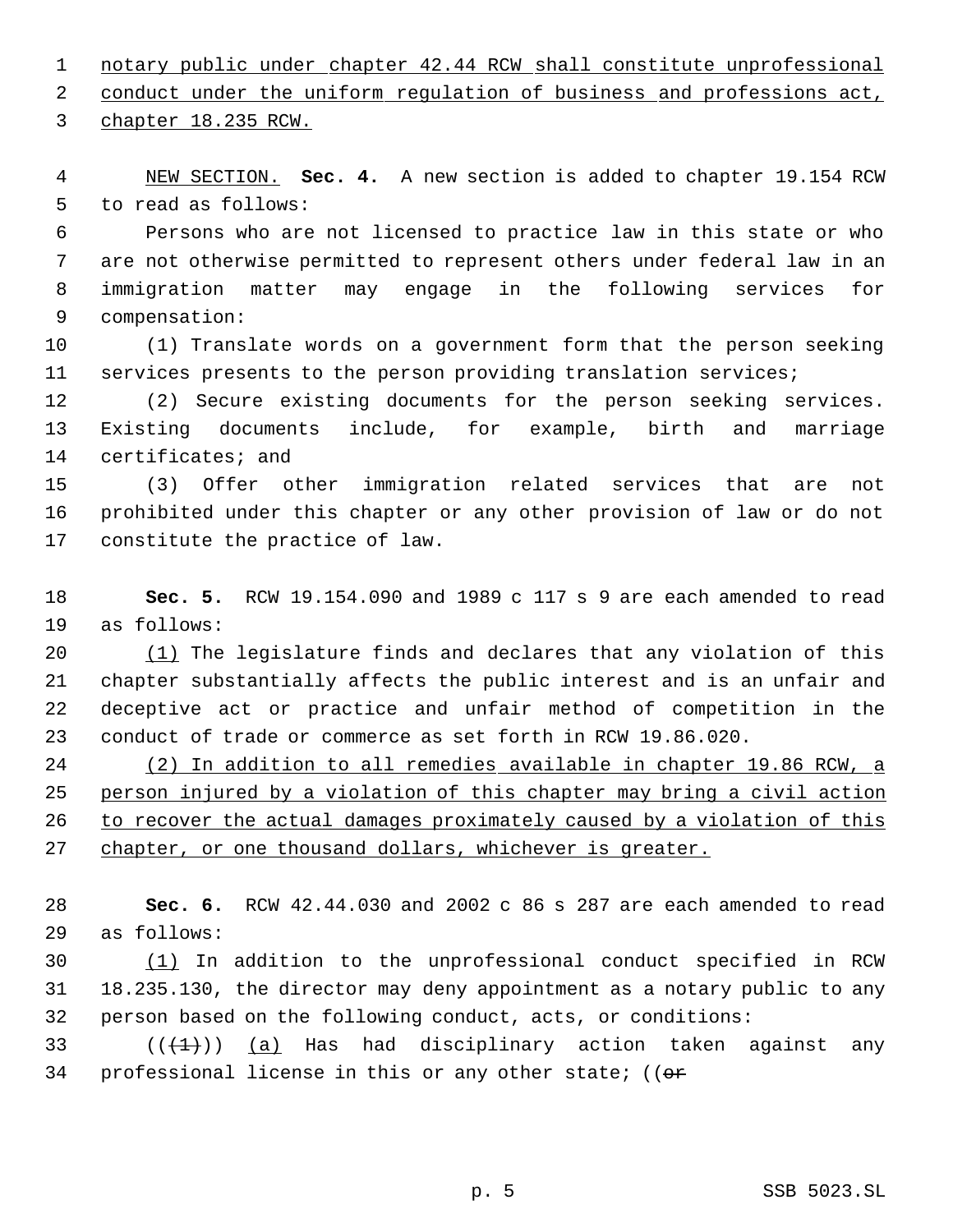$(2)$ )) (b) Has engaged in official misconduct as defined in RCW 2 42.44.160(1), whether or not criminal penalties resulted; or

(c) Has violated any of the provisions of chapter 19.154 RCW.

 (2) The director shall deliver a certificate evidencing the appointment to each person appointed as a notary public. The certificate may be signed in facsimile by the governor, the secretary of state, and the director or the director's designee. The certificate must bear a printed seal of the state of Washington.

 NEW SECTION. **Sec. 7.** A new section is added to chapter 19.154 RCW to read as follows:

 Nothing in this chapter shall apply to or regulate any business to the extent such regulation is prohibited or preempted by federal law.

 **Sec. 8.** RCW 19.154.900 and 1989 c 117 s 11 are each amended to read as follows:

 This chapter shall be known and cited as the "immigration ((assistant practices)) services fraud prevention act."

 NEW SECTION. **Sec. 9.** (1)(a) The legislature recognizes that immigrants in Washington need legal services to assist them in immigration matters, and it is difficult for existing organizations to meet those needs because of high case loads and limited resources.

 (b) The legislature also recognizes that the difference between offering nonlegal services and offering legal services in immigration matters is sometimes difficult to distinguish. Not understanding or recognizing the distinction between nonlegal services and legal services in immigration matters can result in a person engaging in the unauthorized practice of law and can result in irreparable consequences for immigrants who seek assistance.

 (2) Therefore, the legislature respectfully requests that the supreme court's practice of law board, within available resources, evaluate the following:

 (a) The specific services nonattorneys may provide to immigrants that do not rise to the level of the practice of law in immigration matters;

(b) The level of access to and the quality of nonlegal and legal